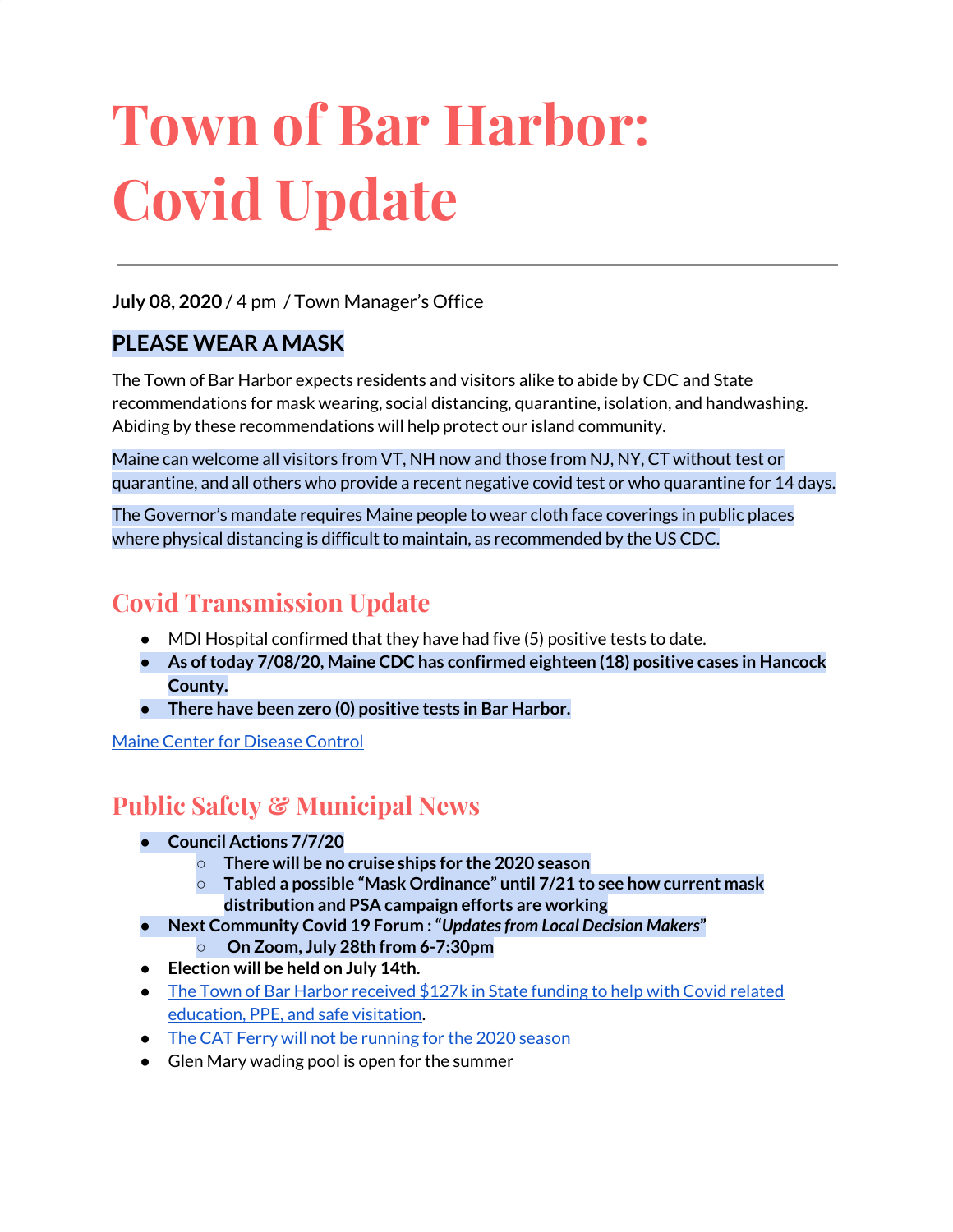#### **Island Explorer**

Downeast Transportation, in consultation with its partners, has decided to indefinitely postpone Island Explorer bus system service for 2020 due to the COVID-19 pandemic.

# **MDI Hospital**

**MDI Hospital Coronavirus Call Center :** If you are having symptoms or think you may have been exposed to COVID-19, call your primary care provider. If you do not have one, reach out to our Coronavirus Call Center at 207-801-5900. Calling ahead helps our dedicated health care professionals provide the best possible care and protects those in our community who are most vulnerable.

Remember: **PLEASE CALL AHEAD**

MDI [Hospital](https://www.mdihospital.org/covid-19/?fbclid=IwAR2Q31t4a6H1pxDfUeqSzFcmp5UbRlSwe93i58zEkHstfexp5EgoHB5cxGU) Covid Updates

#### **Bar Harbor Chamber of Commerce**

**If you have ideas that would help Bar Harbor businesses during this time, please email concepts to Chamber Director Alf Anderson: [alf@barharborinfo.com](mailto:alf@barharborinfo.com)**

Includes resource lists for visitors and businesses

<https://www.visitbarharbor.com/member-center-coronavirus-resources>

## **School Information: Conners Emerson & MDI High School**

**Summer Food Program:** The State of Maine is offering financial support for those families impacted by the pandemic. If your child(ren) qualified for free or reduced lunch during the time they were in school (August-March), you should qualify for the Pandemic EBT (electronic banking) card. The Pandemic EBT offers \$5.04 per student in the household per day.

Call 1-855-797-4357 and speak with an eligibility specialist, who will assist you in getting your card. (No more forms to fill out) You may also want to check to see if you qualify for SNAP or TANDF benefits.

Note: All information is confidential.

USDA [Pandemic](http://track.spe.schoolmessenger.com/f/a/j6GQx4nFl3Rld4Q68tYCuA~~/AAAAAQA~/RgRgu5_JP0SlaHR0cHM6Ly9tYWlsLmdvb2dsZS5jb20vbWFpbC91LzAvP3RhYj1jbSNzZWFyY2gvZnJvbSUzQStiZWVzbGV5L1doY3RLSlZyQ0NUS1JmUldCTFdkUVpGZ2pUVlhNdkRwUVpIa2NoRkJCc3NGcHJxZEtnWFF3S05Tamt3R1RxTFpaS21wTkRHP3Byb2plY3Rvcj0xJm1lc3NhZ2VQYXJ0SWQ9MC4xVwdzY2hvb2xtQgoARkls2l72Ls-jUhhiYXJoYXJib3JqZXdlbEBnbWFpbC5jb21YBAAAAAE~) EBT program

#### **School Emails and Websites**

<http://www.mdirss.org/>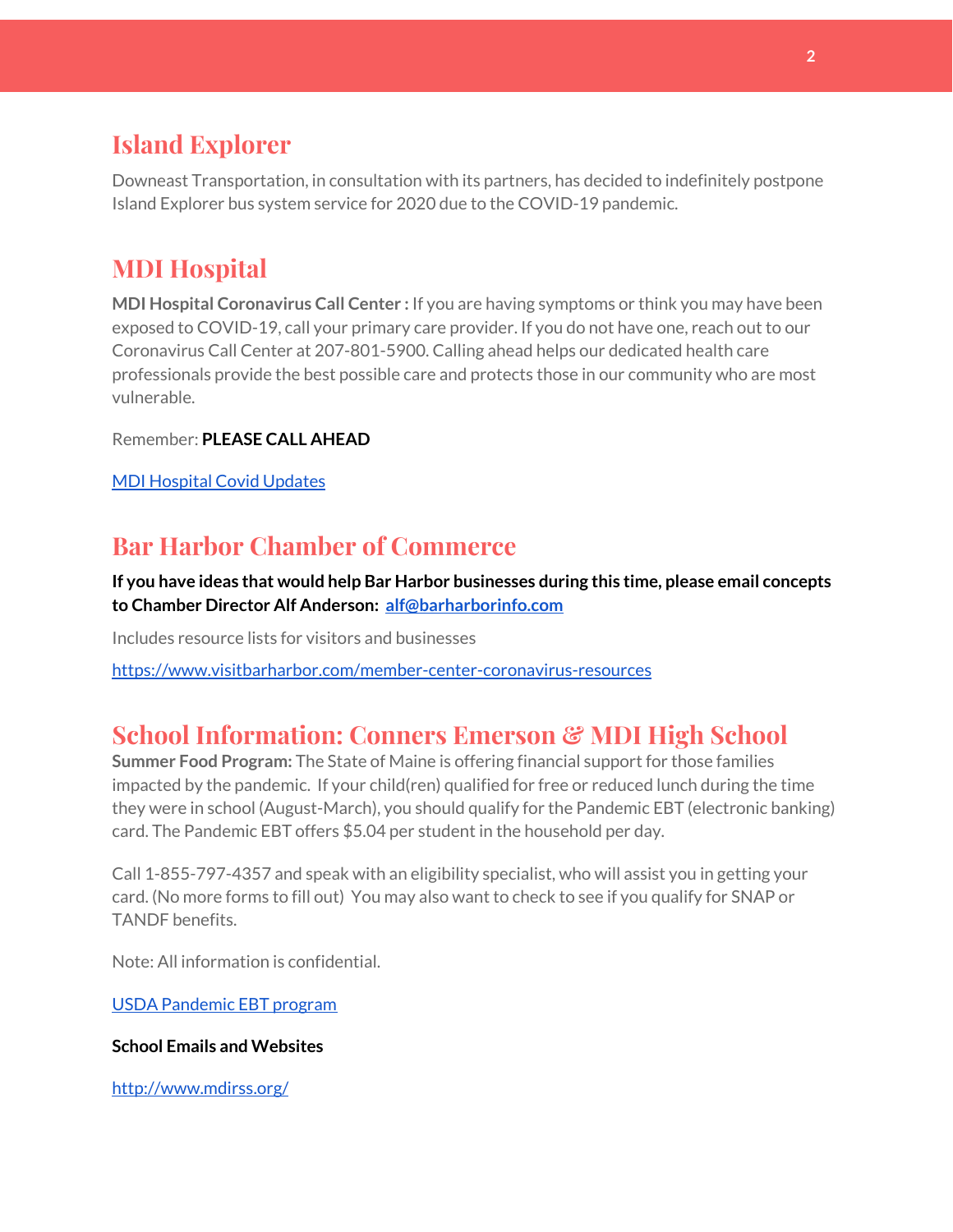Latest email update from [Principal](https://docs.google.com/document/d/1OKDsYNtOgV0FI9xAcXwQvenOKLV0S2vBg1o5jtu5CrE/edit?usp=sharing) Haney and MDI High School - Can check out books from MDIHS Library throughout the summer

Latest email update from Conners [Emerson](https://docs.google.com/document/d/1v3pgkG6Q-9S3gisuUIj4etPVDwgBKl4P00JBkvZr-kk/edit?usp=sharing) School - Summer Food program Latest email update from [Superintendent](https://docs.google.com/document/d/1fzeCbc8gpTSKmUaDoQH1Avx5PVl-h0reFphXrT1eUNA/edit?usp=sharing) Marc Gousse - Safe Return to School Advisory Group

## **Mental Health**

[National Alliance on Mental Illness Maine](https://www.namimaine.org/) [Maine DHHS - Hotlines/Crisis Numbers](https://www.maine.gov/dhhs/hotlines.shtml) Crisis [Services](https://www.sweetser.org/programs-services/services-for-adults/crisis-services/)

# **Acadia National Park**

**See latest alert from ANP : Current Conditions** 

**● The Park Loop Road and most hiking trails are open. Carriage roads are open, but beware of hazards. Park information is available outside at Hulls Cove Visitor Center. Campgrounds open no sooner than Aug 1.**

## **Land & Garden Preserve**

The Asticou Azalea Garden is now open each Thursday through Sunday from 10 a.m. to 2 p.m. until at least early August.

**Thuya Garden hours are Wednesday through Sunday from 2:30 – 5:30 p.m. Thuya Lodge will be closed for the 2020 season.**

**Abby Aldrich Rockefeller Garden will open July 30 through September 6. Thursday through Sunday between 1:00 – 4:00 p.m.**

Little Long Pond, Asticou Landing, Terraces and Lookouts are open daily from dawn to dusk.

Land & Garden [Preserve.](https://www.gardenpreserve.org/)

#### **Community Resources**

- **● Healthy Acadia [Newsletter](https://mailchi.mp/healthyacadia.org/july7_2020) [7](https://mailchi.mp/healthyacadia.org/july7_2020)/7**
- Open Table MDI Building [Community,](https://www.opentablemdi.org/) One Meal at a Time is delivering meals twice a week, free of charge, to anyone who requests them (MDI wide), as well as once a week curbside pick up. They are donation based and the food is healthy and tasty.
- Jesup [Memorial](https://jesuplibrary.org/) Library educational resources
- Mount Desert 365 Resource [Spreadsheet](https://docs.google.com/spreadsheets/d/1okAx6HSsgXZY9CGH07Dzi6rqe7a6m4dLCPKot2Li7Ek/edit?usp=sharing) is a resource list for all of MDI